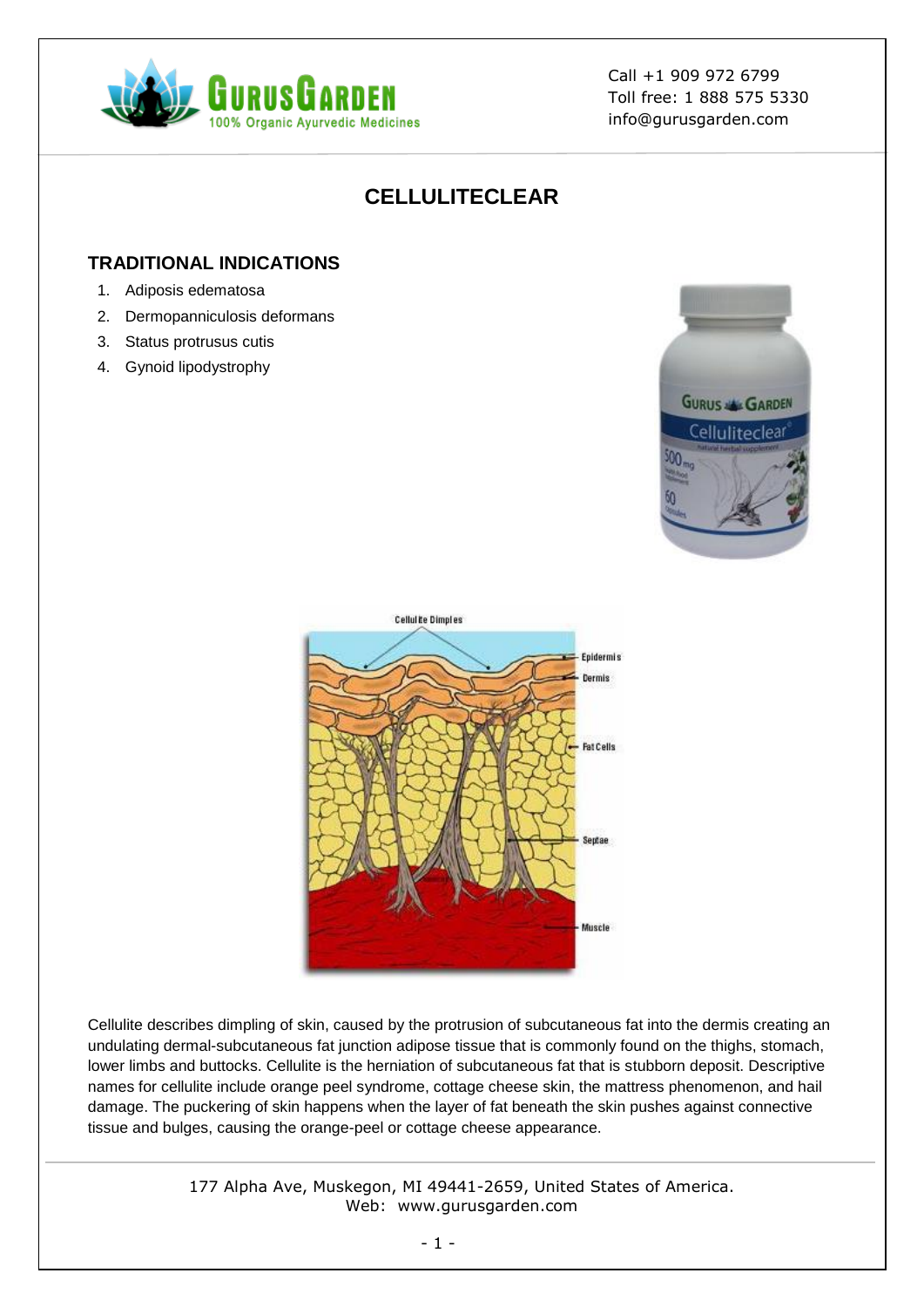

#### **How it works?**



Our 100% natural herbal food supplement **CELLULITECLEAR helps your system to** works in 3 different ways;

- 1. The subcutaneous fat is selectively mobilized for burning to release energy. This reduces the undue tissue tension inside the septal chambers.
- 2. The sclerosed connective tissue bands are repaired by laying parallel fibres of new collagen. This gives back its stretching tensile strength. Therefore, the dimples disappear.
- 3. The extra overloading of water is reduced as total hormonal axis is balanced that includes aldosterone and estragon-progesterone.

To summarize, the basic pathology of cellulite formation in women can be easily reversible with the help of the **CELLULITECLEAR** herbal food supplement.

# **CELLULITECLEAR**

Cellulite is a cosmetic skin defect of female, especially of their private areas like thighs, buttocks and hip. The skin looks lumpy and dimpled. Cellulite occurs in 90% of most post-pubescent women. This has a negative sex appeal factor.

It is rarely seen in males. Cellulite is not related to being overweight; average and underweight people also get cellulite.

### **How it occurs**

Cellulite commonly appears on the thighs, buttocks and hips but is not caused by being overweight. Cellulite appears in the subcutaneous level of skin tissue. Fat cells are arranged in chambers surrounded by bands of connective tissue called septae. As water is retained, fat cells held within the perimeters of this area expand and stretch the connective tissue. Eventually this connective tissue contracts and hardens (sclerosis) holding the skin at a non-flexible length, while the surrounding tissue continues to expand with weight, or water gain.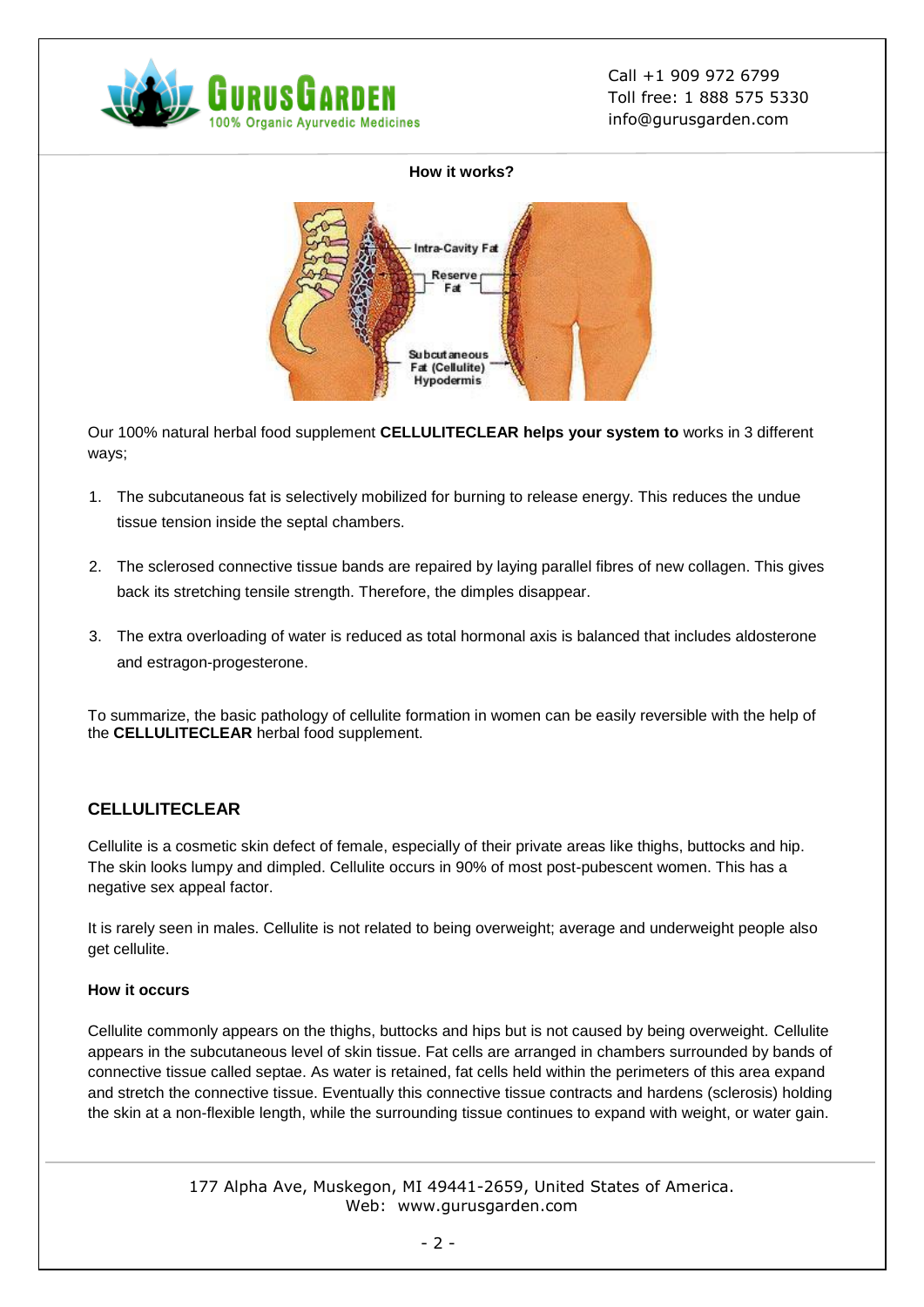

This results in areas of the skin being held down while other sections bulge outward, resulting in the lumpy, 'cottage-cheese' appearance.



#### **What are the symptoms?**

- Lumps and bumps around thighs, hips, and love handles
- Trapped waste and fluid in pockets beneath the skin.
- There may be soreness and tenderness when the skin is massaged.

#### **Other effective remedy for cellulite?**

Liposuction, massage, weight reduction techniques, and surgery - all are not ideally not effective.

# **DOSAGE and DIRECTIONS**



For Adults 18 yrs or older, take one (1) Capsule two times daily (every 12 hours) on empty stomach with lukewarm water.

For best results, no food should be taken 30 minutes before or after taking **CELLULITECLEAR.**

Take optimum water to enhance elimination of released metabolic toxins from the body.

**Please read Healing Crisis for more information.**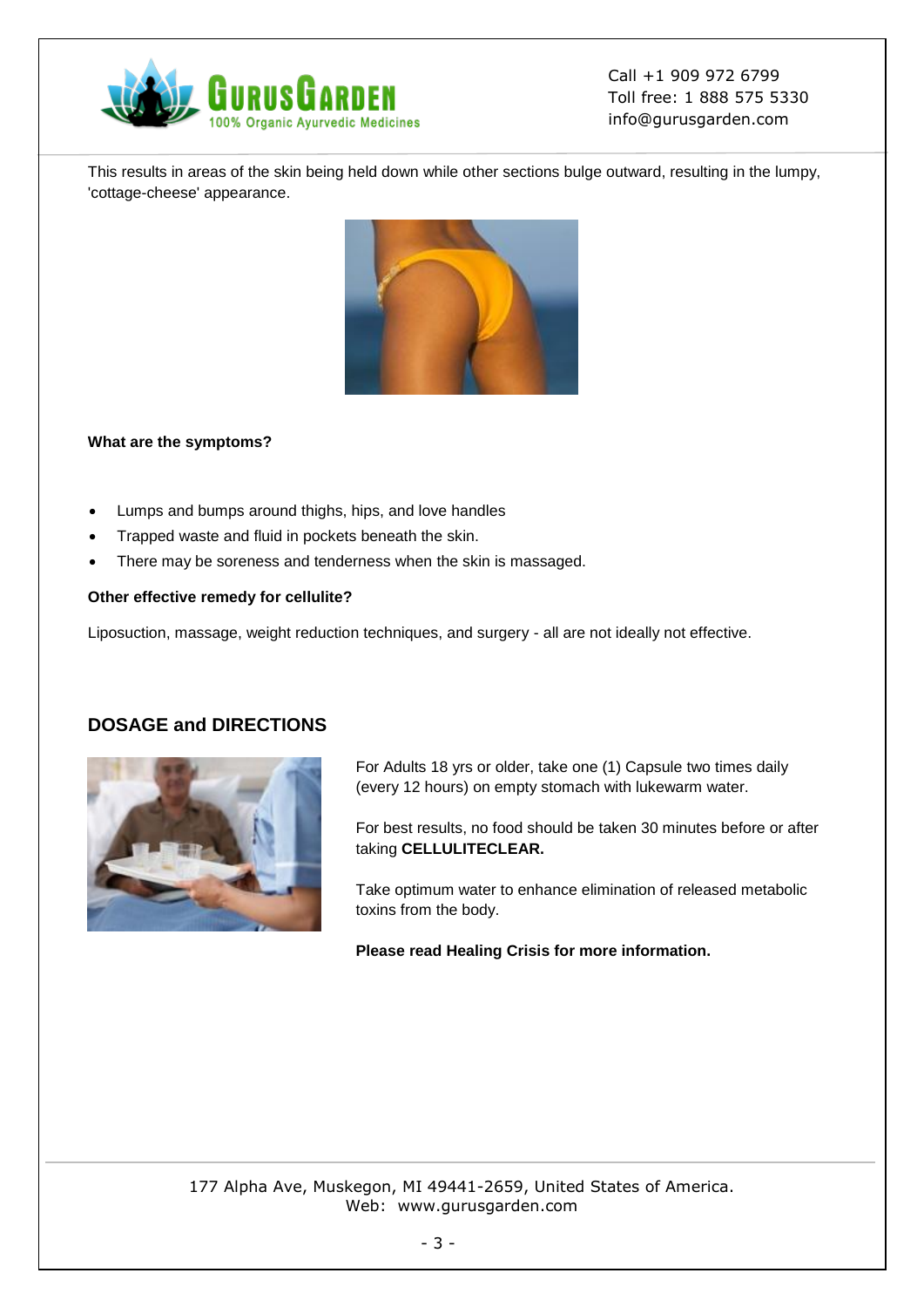

# **INGREDIENTS**

| <b>Supplement Facts</b><br>Serving Size: 1 Capsule (500 mg each)<br>Servings per container: 60. |        |        |
|-------------------------------------------------------------------------------------------------|--------|--------|
| Each Serving contains                                                                           |        | %DV    |
| Andrographis Paniculata                                                                         | 50 mg. | $\ast$ |
| Moniera Cuneifolia                                                                              | 30 mg. | $\ast$ |
| Merremia Tridentata                                                                             | 30 mg. | $\ast$ |
| Boerhaavia Diffusa                                                                              | 30 mg. | $\ast$ |
| Cyperus Rotundus                                                                                | 30 mg. | $\ast$ |
| Azadirachta Indica                                                                              | 30 mg. | $\ast$ |
| <b>Tribulus Terrestris</b>                                                                      | 30 mg. | $\ast$ |
| Emblica Officinalis, Terminalia Chebula,<br>Terminalia Belerica                                 | 90 mg. | $\ast$ |
| Tinospora Cordifolia                                                                            | 90 mg. | $\ast$ |
| Vateria Indica                                                                                  | 90 mg. | $\ast$ |
| * Daily value (DV) not established.                                                             |        |        |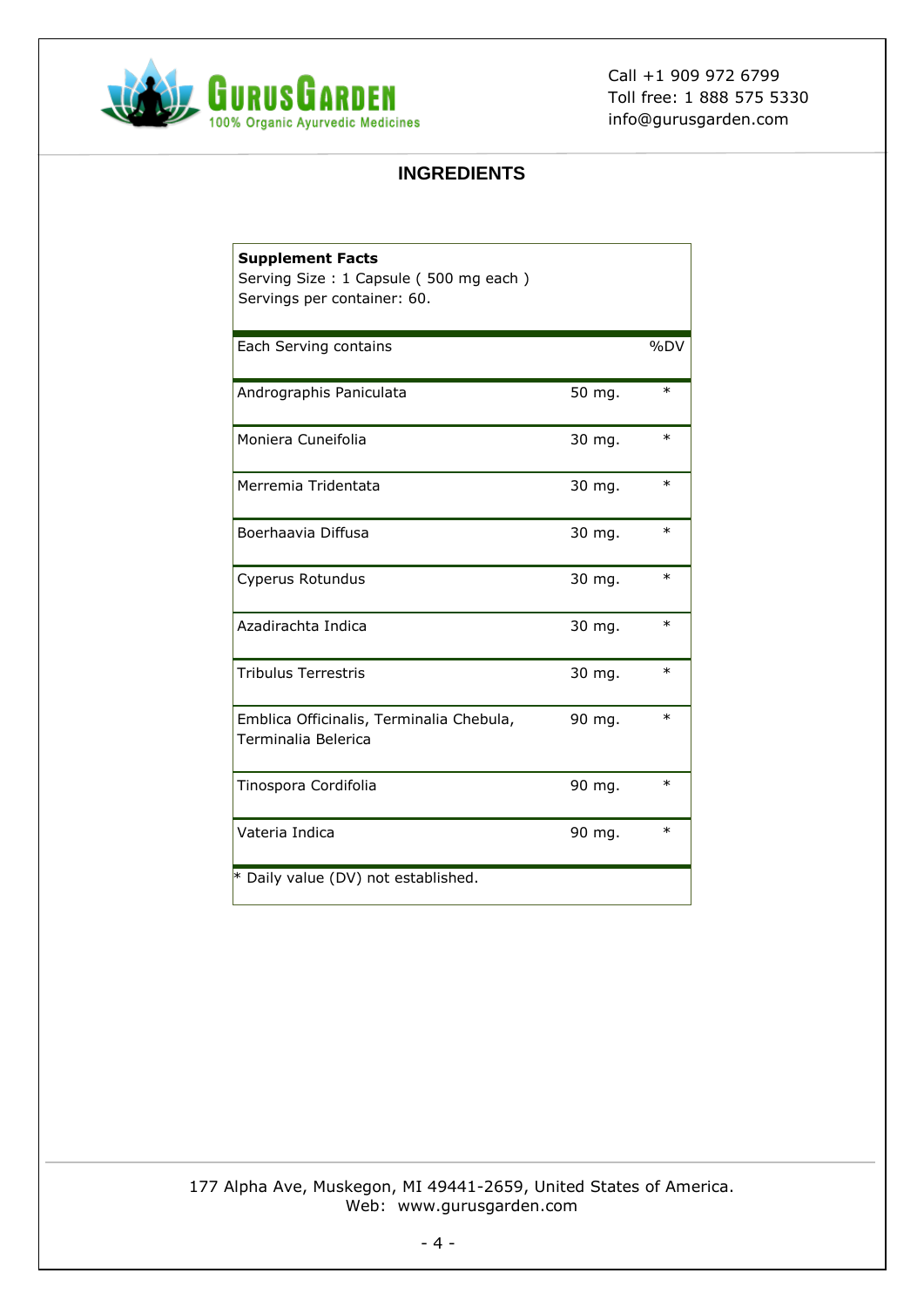

1) Andrographis Paniculata :- This is an herb who's wholesome is advised for herbal medications and bitter in taste. It rapidly increases the liver and pancreas secretions. Fat burning is very



much augmented. Stimulates humoral and cell mediated immunity.

Call +1 909 972 6799 Toll free: 1 888 575 5330 info@gurusgarden.com

2) Moniera Cuneifolia :- This is a water plant, used for hormonal harmony. It improves neuronal metabolism that paves for sharp memory also. In



cellulites oedematous fat compartments reverse to normal as the related hormonal imbalance is corrected with this herb. Moreover, it can induce regeneration to cellulite septal connective tissues also. Its anti-inflammatory and enhance wound healing.

3) Merremia Tridentata :- This small herb is a creeper. The total plant is used as a connective tissue repairing one. It's also anti-inflammatory that reduces the intracell lite tension.



Skin complexion enhancing effect can mask the old orange peel appearance.

4) Boerhaavia Diffusa :- The extract of its dried roots soothes the stomach. Famous for acid-dyspepsia. Protects liver and stomach, burn body fat at liver by stimulating



liver enzymes. This has diuretic effect that checks serum electrolytes from the body. This decongestive effect can reduce tissue tension inside the cellulite compartments. More over it is an anti-aging by regenerating the collagen of skin and the septal compartments of cellulites that helps to relieve the tension.

5) Cyperus Rotundus :- It reduces body and blood fat on long term use. Regulates bowel movements and intestinal microbial flora. Systemic blood pressure and heart rate are reduced to optimum



as it soothes and calms the mind. Natural intestinal flora is important to keep the bowel health optimum that reflects the systemic state of well-being. This can help to assimilation and absorption of balanced nutrients which is essential to keep the skin complexion.

6) Trichosanthes Anguina :- It is a fastgrowing creeper whose leaves and stem are very bitter in taste. The whole dried plant is taken for herbal medicine making. The extract is effective in burning out extra fat



depots of body. It reduces blood fats like triglycerides and cholesterol also. This augments immunity and regulates hypothalamo-pituitary axis to normal. Liver enzymes are stimulated and fatty liver, if any, is cleared. Decongestive effect contributes to remove the edema associated within the cellulite compartments.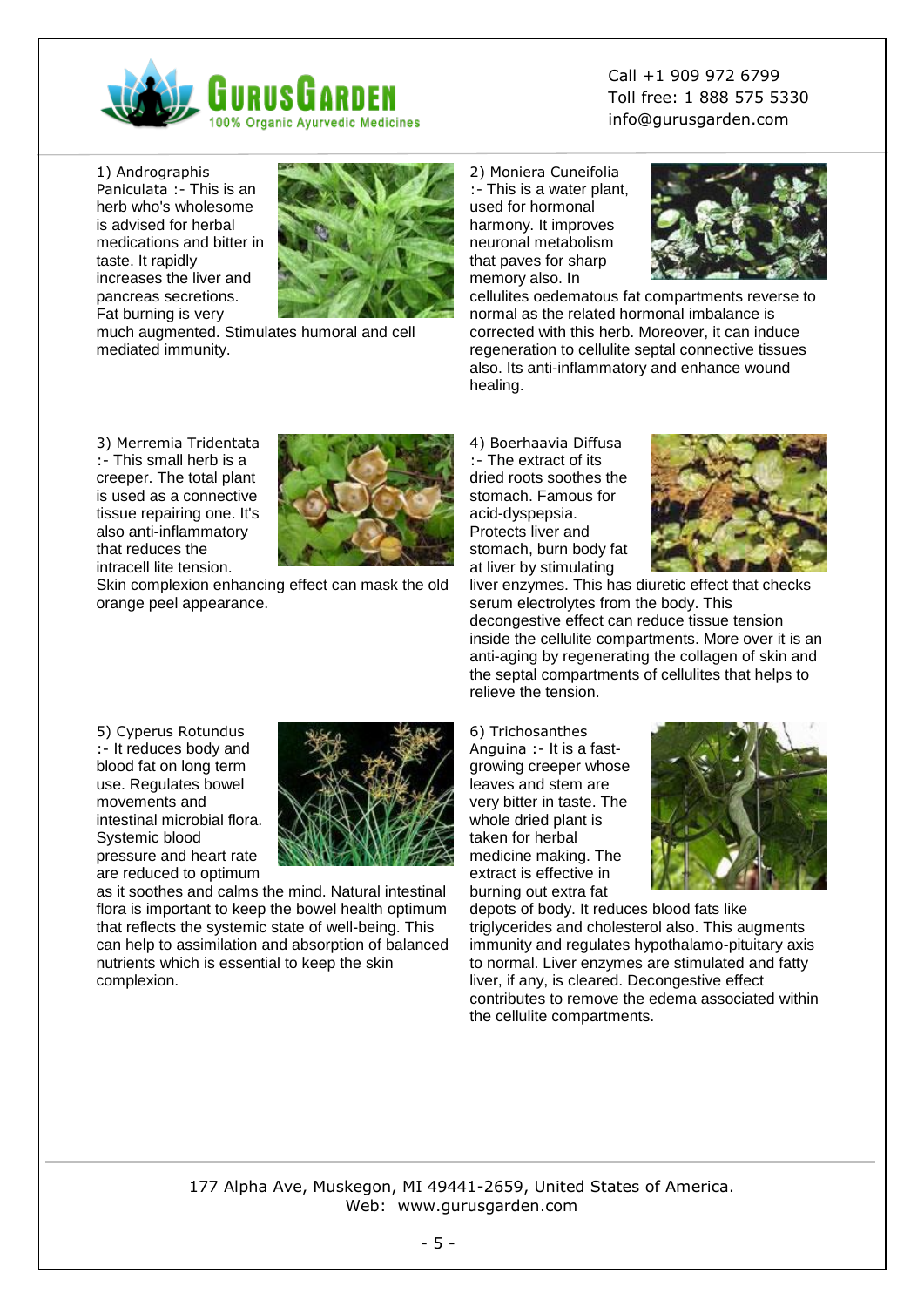

7) Tribulus Terrestris :- The dried fruit of Tribulus Terrestris is famous for the diuretic effect reduces the decongestion of the cellulite compartments can mask the skin appearance better. It



has a positive effect on the central hormonal axis to altered hormone levels. Tribulus Terrestris also reduced blood sugar and cholesterol and increased sexual function and libido.

8) Emblica Officinalis, Terminalia Chebula, Terminalia Bellerika :- These are the famous 3 fruits known as "Triphala". It is an Ayurvedic formula for



many diseases including constipation, vitamin deficiency.

Tannins are derivatives of gallic acid. The major vitamins are Tannins and vitamin C. The vitamin C from this formula is abundant and the bioavailability is superior considering the synthetic form of Vitamin C. It is also heat resistant to maintain the chemical structure of vitamin C.

The combination of these 3 fruits, the Triphala has abundant antioxidants and micronutrients to dissolve fat deposits inside vascular and nonvascular channels in the body. It protects the liver, stimulates its microsomal enzymes and fat burning. The extract of the 3 fruits increases the cellular metabolic activities inside cells and maintain the thin body and soft skin.

9) Vateria Indica This protects stomach layers and liver cells, stimulates bone marrow activity to produce fresh and healthy cell series.



It enhances humoral and cell-mediated immunity. Cell-mediated immunity is an immune response that does not involve antibodies. Rather, cellmediated immunity is the activation of phagocytes, antigen-specific cytotoxic T-lymphocytes, and the release of various cytokines in response to antigen. Fat lowering alkaloids in the Tinospora Cordifolia reduces fat tissue strain in cellulite. The long term use of Tinospora Cordifolia results in better functioning of the liver and therefore longevity. Tinospora Cordifolia is very effective for reversing Fatty liver.

10) Vateria Indica :- Vateria indica, the white dammar, is a species of plant in the family of Dipterocarpaceae. It is endemic to India. The crystallized form of latex is medicinal for



burning fat in the liver and other cells. Regenerating collagen is the major action to reduce cellulite. This action relieves tension in fat tissues at cellulite compartment.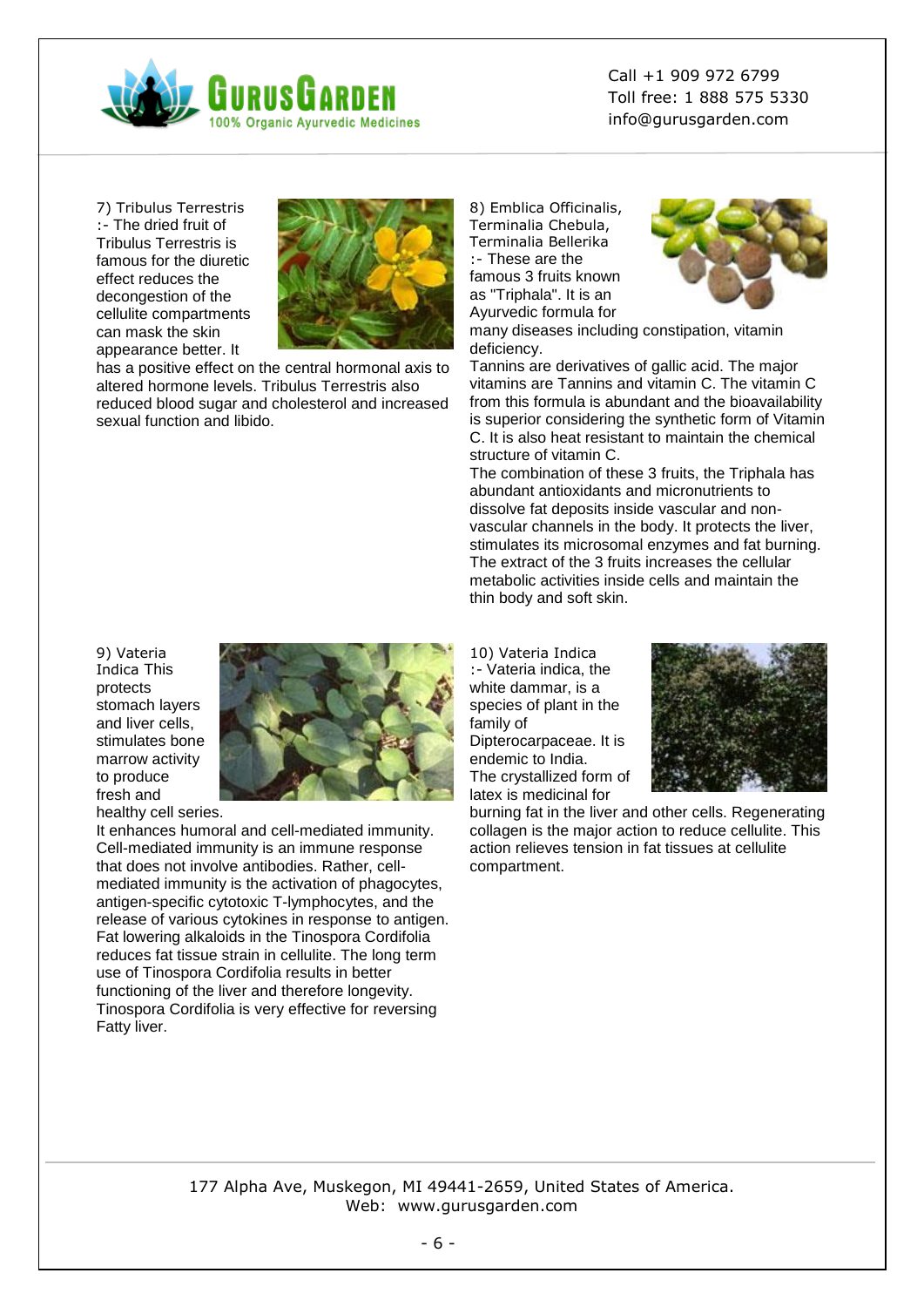

# **TESTIMONIALS**

I don't usually do testimonials but this is definite Exception. I am actually happy to be able to write a testimonial so that I can help other women find your herbal food supplement CELLULITECLEAR. I truly believe in this product, as I have seen the incredible results first hand. For so many years I have been trying every product on the market to reduce my cellulite problem. I cannot even begin to tell you how much of my money was wasted on products that promised results for reducing cellulite, but never delivered on their promises. I was so reluctant to invest any more money in these products until I found your website and reviewed it. I only wish that I had known about CELLULITECLEAR years ago. I could have saved money and time and seen results a long time ago. Still I am thankful for finding it when I did. And because it is all natural, I don't have to worry about side effects or health risks. That is also a huge positive for me.

I've been taking your **CELLULITECLEAR** for the last 4 months now and have seen a very large decrease in my cellulite problem. I never ever thought that could happen.

### **Lisa Kalmer, Texas**

My name is Emma Schmidt. I am 45 yrs. old and I live in New York. My body type makes me heavier on the lower end (Hips, Legs and buttocks). I developed an increasing amount of cellulite over the years in my upper thighs and buttocks. It began being noticeable to me after the delivery of my first child. The cellulite "dimpling" worsened and spread slowly and this became a source of shame for me. The family doctor recommended I see specialist for advice. The specialist recommended the usual exercise and diet control. I tried my best to follow the instructions of my doctor but every year the cellulite was increasing. My Mother also had the same problem so I assume it's genetic and figured I would most likely have to just live with it. It was really a terrible feeling.

I never expected in a million years that **CELLULITECLEAR** would work so successfully and in such a short period of time. After 45 days of taking it, the Cellulite in all of my problematic areas, was slowly disappearing. Now it has been 4 months since I began using **CELLULITECLEAR**. For the first time in my life, I feel confident that I can actually be completely cellulite free. To be truthful, I have not been regularly exercising or and my diet is still a struggle. It seems that even without those proponents, taking the **CELLULITECLEAR** that you recommended is working regardless.

I've since done some research on Cellulite and even noticed on my thinner friends, that cellulite is a problem for woman of all ages and body types. Thank you very much for your wonderful formula. It has changed my life and given me a new sense of personal confidence. I have told all of the ladies I know about it and after seeing the results it's had on me, they are about to place a lot of orders.

# **Emma Schmidt, New York**

First let me thank you from my bottom of heart for such a wonderful supplement for cellulite. I am 39 yrs old female from Bombay, India. I am using **CELLULITECLEAR** for last 6 months. I was tired of using many products for my cellulite. Since last few years I have consulted several therapies and doctors but they never could give me a result that I got from **CELLULITECLEAR**.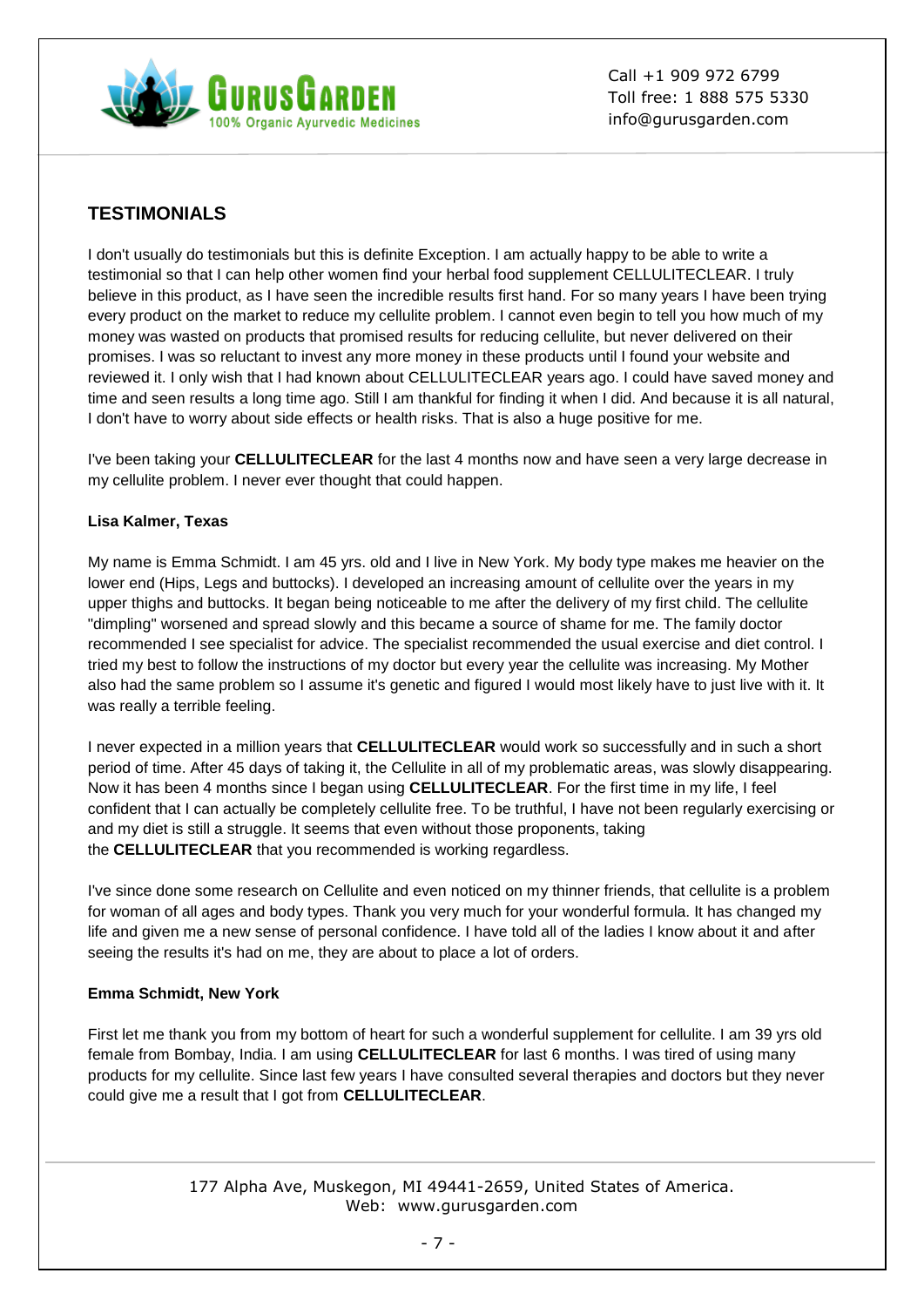



Since last 3 months I am noticing the changes at my private areas skin surface. I am regaining the original smoothness of my skin that I had years back. The bulges and pits on my thighs are gone as well. My beautician was surprised to see my result and she wants to be you distributor.

Once again I sincerely appreciate the marvelous effect of your formula for cellulite. I feel **CELLULITECLEAR** has anti-aging property for the skin as I have seen changes in my total skin. I am really grateful to you and recommend **CELLULITECLEAR** to every female at my age.

### **Anu Agarwal Bombay, India**

Hello sir,

I am Susan Millsaps 33 yrs old from England. Seven months back I bought CELLULITECLEAR from your online store for my cellulite problem. I had very bad time at my family due to my cellulite problem. My husband is very concerned about my body. He was very upset with me when the cellulite re-appeared after a costly liposuction he spent for me. I was sure he might have divorced me as I noticed his disinterest unlike before. **CELLULITECLEAR** is really a great product - I am daring enough to say so, as it saved my future. The doctor who did my liposuction told me that the recurrence of cellulite is causing by the hormonal imbalance in my body and he was unable to help me for the same. In that frustrated situation I was franticly searched for an alternate treatment. I thank God for bringing me to your website. Anyhow, now I am the happiest wife to be free from the incurable cellulite. Thank you very much and I am going to continue **CELLULITECLEAR** for some more time.

### **Susan Millsaps Staffordshire, UK**

Few months before I started **CELLULITECLEAR** recommended by one of my friends who used the same. I am a swimming athlete and now a trainer, 40 years old. Because of dimples and bumpy looks at my thighs, I restricted me to be in the pool with swimming costume. It was uncomfortable as friends commented often. The term cellulite I learned after I got it myself in spite I am an athlete. I was disappointed learning that no definite or effective remedy is available for cellulite. I was sure to lose my career as a trainer.

Meanwhile my friend who suggested **CELLULITECLEAR** has given me your website address. I looked at your website but I never expected such a result. I placed the order only because to please my friend as she was strongly recommending.

After few month time I was thrilled to inform the result to her but she was not surprised as she had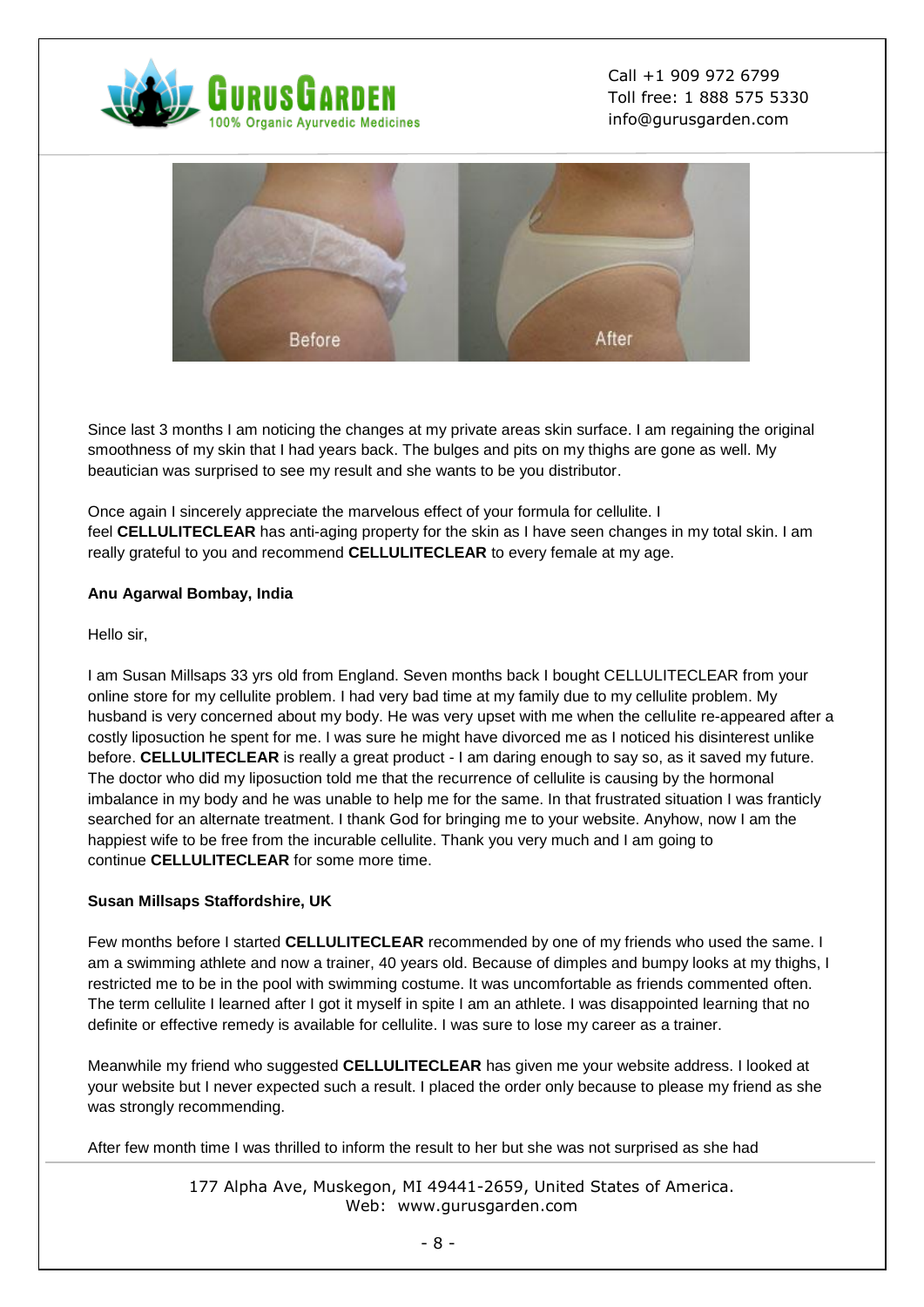

recommended **CELLULITECLEAR** to few other friends who had similar results. Now I am convinced and happy to announce the world that CELLULITECLEAR is the best for cellulite treatment.

I trust all of your products and believe that you have a collection of best products. My husband was suffering from cholesterol and high blood pressure since he was 40 years old. He also had few varicose veins. After 3 months of **VASKO** his cholesterol dropped to normal and his varicose veins disappeared. Now after a long years time again he is wearing shorts for his morning walk.

I am so happy and I love GurusGarden.com!!!

### **Martha Wilmore, Tennessee**

# HEALING CRISIS



The healing crisis is a process in which the body undergoes an intense period of cleansing and rebuilding. It is called a "healing" crisis because the body is healing and becoming stronger. It is referred to as a "crisis" because the symptoms can be dramatic and rather unpleasant during the early time. Because the healing crisis is accompanied by unpleasant symptoms it is often mistaken as an increase in the sickness. Common symptoms include nausea, diarrhea, sinus congestion, muscle aches and pains, headache and fatigue. The crisis generally lasts only a few days. In reality, it is just the opposite. It is a process in which the body is overcoming ill health and becoming healthier and stronger.

- 1. Unexplained tiredness on the initial period is possible in selective cases. While taking **CELLULITECLEAR**, it releases lots of toxins from the cells into the system. This is also a part of healing crisis. Take optimum water to enhance elimination of these released toxins from your body and take rest for few days.
- 2. While taking **CELLULITECLEAR**, some people may experience breathing congestion or breathing incorrectly due to the release of toxins in the respiratory system. Reduce the dose of **CELLULITECLEAR** to two in the morning and two in the night for two weeks till respiratory congestion is over and increase the dose to three thereafter.
- 3. **CELLULITECLEAR** is a time tested herbal food supplement. There are no significant allergies or side effects noticed. However, the ingredients in **CELLULITECLEAR** can affect Pituitary Gland, Pineal Gland and Thyroid Gland in your body. Therefore, people suffering